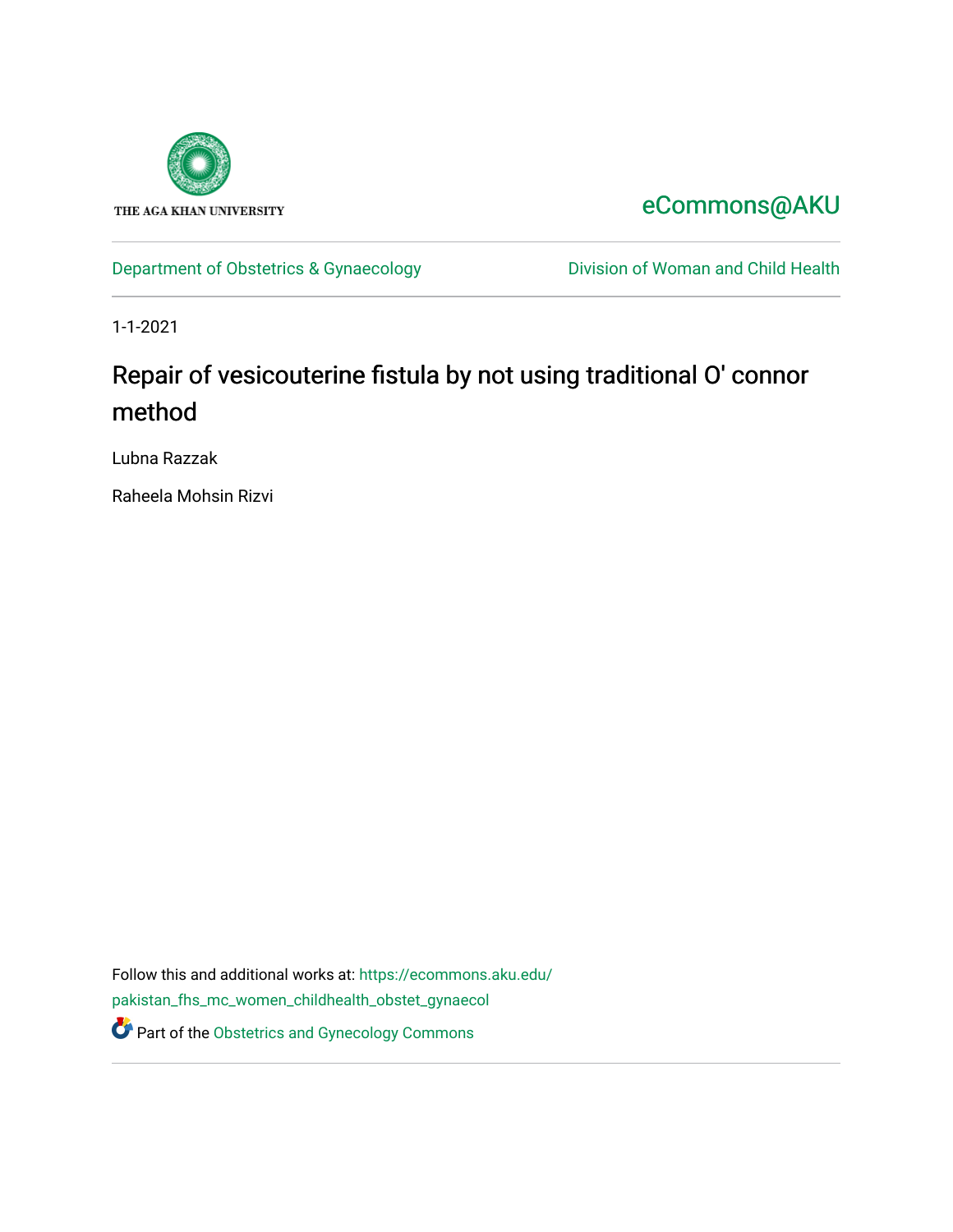### CASE REPORT

### **Repair of vesicouterine fistula by not using traditional O' connor method**

Lubna Razzak, Raheela Mohsin Rizvi

#### **Abstract**

A 25-year-old female patient visited our clinic with complaint of cyclic haematuria. She had previous two Caesarean Sections at a secondary care hospital. Her complete urinalysis showed abundant red blood cells. Through computed tomography a fistula tract between the posterior wall of the bladder and the anterior wall of the lower uterine segment was diagnosed. The Cystoscopy revealed a fistulous opening with a diameter of nearly 1.5 cm localized between the bladder and uterine cavity. Fistulae was repaired by abdominal approach without transection of bladder. Surgery was performed by mobilization of bladder and wide anterior uterine dissection. A 2cm defect in the lower uterine segment was identified and was closed with 0 polyglycolic acid suture. Bladder defect was repaired in two layers and omental tissue flap was placed between the two surfaces. At 6 months follow the up patient was asymptomatic.

**Keywords:** cyclic menouria; vesicouterine fistulas; Youssef's syndrome.

#### **DOI: https://doi.org/10.47391/JPMA.019**

#### **Introduction**

Vesicouterine fistulae (VUF) is an iatrogenic abnormal communication developing between the urinary bladder and the uterus or cervix. Among urogenital fistulae, the incidence of vesico-uterine fistulae is reported as 1% to 9%<sup>1</sup> and 83–88 % of these are associated with lower-segment Caesarean Sections.2 The classic presentation of a vesicouterine fistula,described as Youssef syndrome is characterized by cyclical haematuria, amenorrhoea and urinary incontinence. 3

#### **Case Presentation**

A 25-year-old patient presented at the outpatient department of Aga Khan University Hospital, Karachi on October 12, 2017 with complaint of cyclic haematuria. She had previous two Caesarean Sections at a secondary care hospital. During her last surgery she had intensive postoperative haematuria, which was treated by retaining an indwelling catheter for a month, expecting

Department of Obstetrics and Gynaecology, Aga Khan University Hospital, Karachi, Pakistan.

**Correspondence:** Raheela Mohsin Rizvi.e-mail: raheela.mohsin@aku.edu



Figure-1: Micturating cystogram.





spontaneous closure of VU fistulae. She had no complaints suggesting recurrent urinary tract infection and incontinence. Her gynaecological examination was unremarkable except observation of red urine cyclically. Her complete urinalysis showed abundant red blood cells however her urine culture revealed no growth . Micturating cystogram was performed which showed an abnormal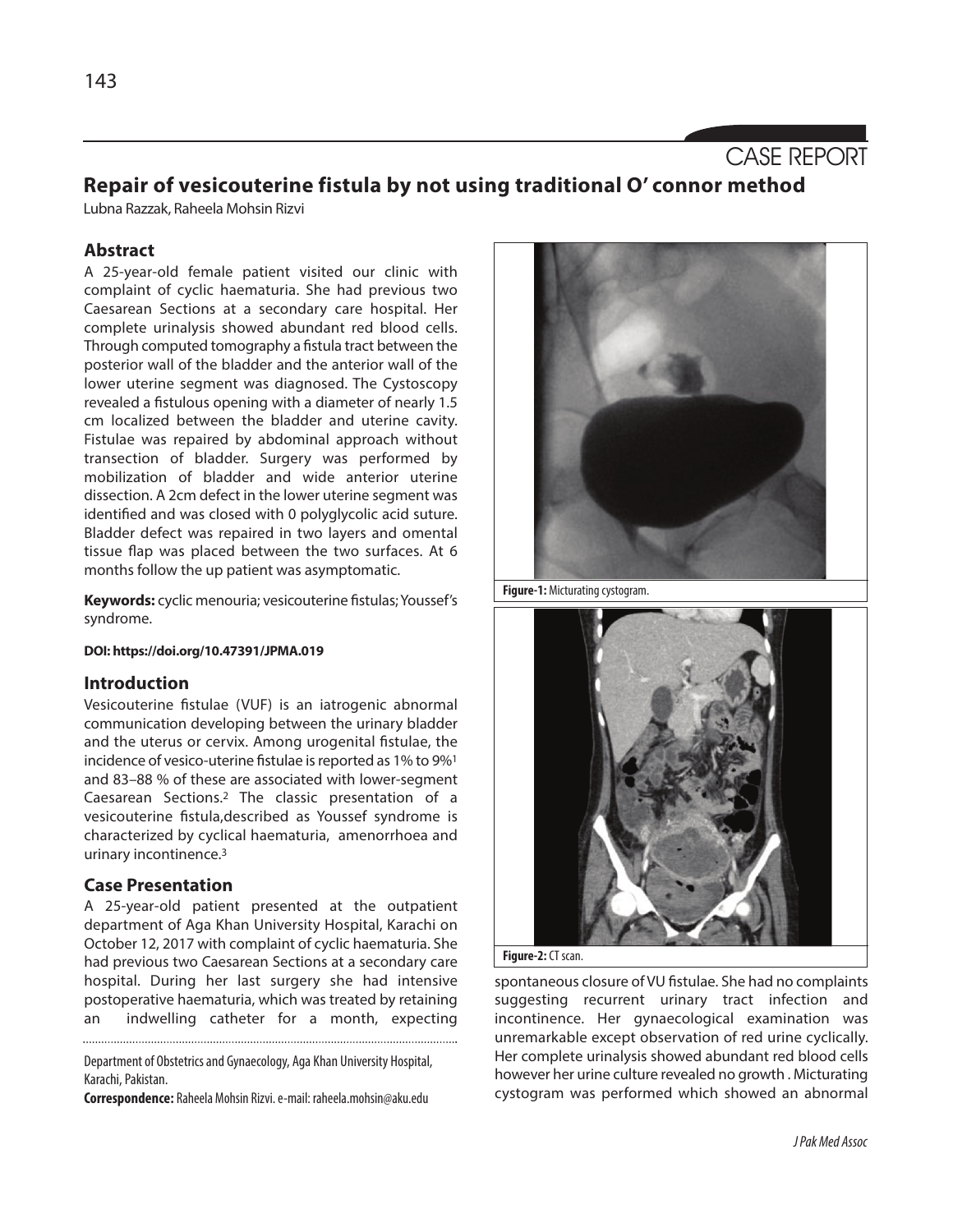communication between the uterine cavity and the urinary bladder (Figure-1). Computer tomography (CT) with contrast showed a fistula tract between the anterior wall of the uterus and the posterior wall of the bladder at the level of lower uterine segment (Figure-2).

Patient gave an informed consent for examination under anaesthesia, cystoscopy and fistulae repair procedure. Cystoscopy revealed a fistulous opening with a diameter of nearly 1.5 cm on the posterior wall of bladder, rest of bladder mucosa, ureteric orifices and bladder capacity were normal. Both ureters were stented. Surgical technique using transabdominal approach was used for layered closure of fistulae using omental flap. Bladder was seen adherent to lower uterine segment. A wide anterior uterine dissection was performed to mobilize the bladder. Bladder cavity was inspected and fistulous opening was enlarged to around 2 cm after dissection. Bladder wall was closed in two layers using polyglycolic 2/o, omental tissue flap was pulled and placed between the two surfaces and uterine defect closed with 0 polyglycolic acid sutures. An intraoperative retrograde filling with methylene blue was performed to confirm watertight closure. For two weeks postoperatively, indwelling catheter was left in situ. She remained asymptomatic till 12 months of follow up in our clinic postoperatively. Her menstrual cycles were normal and she had no lower urinary tract symptoms.

#### **Discussion**

A rise in Caesarean Sections rate have led to an increase in the number of cases of genitourinary fistulae. <sup>4</sup> The clinical presentation of uterovesical fistulae may vary. It usually presents as urinary incontinence, amenorrhoea, and cyclic haematuria but may present as secondary infertility and miscarriage during the first trimester. 2

The factors that lead to the formation of VUF includes difficulty or inadequate mobilization of the bladder from the lower uterine segment, manual removal of the placenta, forceps vaginal delivery, placenta percreta, aberrant sutures in attempt to achieve haemostasis, uterine rupture and previous Caesarean Section. <sup>5</sup> An unrecognized bladder injury might persist and lead to a VUF."Menouria" was first described by Youssef in 1957.6 On the basis of routes of menstrual flow Jo´zwik proposed classification of VUF into three types. Type I, known as Youssef's syndrome is described as a triad of menouria, amenorrhoea, and without incontinence of urine.<sup>7</sup> Type II is associated with menstrual blood flow via both the bladder and vagina. Normal vaginal menstrual flow and no menouria are characterized as type III.

The fistula is usually reported between the anterior lower uterine segment or rarely the cervix and the supra-trigonal

part of the posterior bladder wall. The fistula that presents above the internal cervical os does not present as urinary incontinence because of the functional valve mechanism of the isthmic sphincter which maintains sufficient pressure to prevent urinary leakage from the vagina.2 When the fistula presents below internal cervical os, total vaginal urinary leakage occurs. Normally, the intravesical pressure during the filling phase rarely exceeds 20 cm  $H_2O$  but with detrusor muscle contraction in voiding phase, it rises up to 50 cm  $H_2O$ . Intrauterine pressures are higher than the pressures in the bladder and vary with phases of the menstrual cycle. Intrauterine pressures during the proliferative phase and secretory phase are 35 to 70 cm  $H<sub>2</sub>O$  and 55 to 100 cm  $H<sub>2</sub>O$  respectively, whereas during menstruation intrauterine pressures are 130–160 cm  $\rm H_2O$ .<sup>2</sup>

The diagnosis of vesicouterine fistulae can be made through cystoscopy, intravenous pyelography, hysterography, computed tomography (CT) or magnetic resonance imaging (MRI). Literature showed variable results with the uses of intravenous urogram and cystometrogram whereas transabdominal ultrasound has shown sensitivity of 29% in the diagnosis of genitourinary fistulae . CT was found to be a valuable tool in the diagnosis of a VUF.8 In our case we used CT scan for diagnosis of a VUF.

Conservative management is an option for early or immediate postpartum phase with continuous bladder drainage of atleast 4-6 weeks. Five percent success rate has been reported for spontaneous healing of VUF with conservative management.3 Exogenous Hormonal treatment induced amenorrhoea, allowsthe fistula tract to close and the majority specify a period of 6 months for its treatment.9 The definitive treatment is surgical management with preferred route of transabdominal approach. The choice of surgical management depends on the preservation of fertility or hysterectomy and bladder closure. For a woman having reproductive wishes, as in our case, uterine-sparing surgery is to be considered.2 Laparoscopic approach for repair of VUF has also been considered. Its advantages are quicker recovery convalescence, short hospital stay, good cosmetic results, and success rates are similar to open abdominal surgery. 10 In literature we found UV fistula repair by longitudinal dissection of bladder using O'Conor method. It has been observed that this procedure is associated with detrusor injury, bladder scarring, reduced capacity and de novo long standing lower urinary tract symptoms (LUTS).11,12 We performed dissection between the lower segment of uterus and the bladder, and preferred layered closure of fistulae using omental flap as by Basatac.<sup>13</sup>

In subsequent pregnancies careful monitoring will be